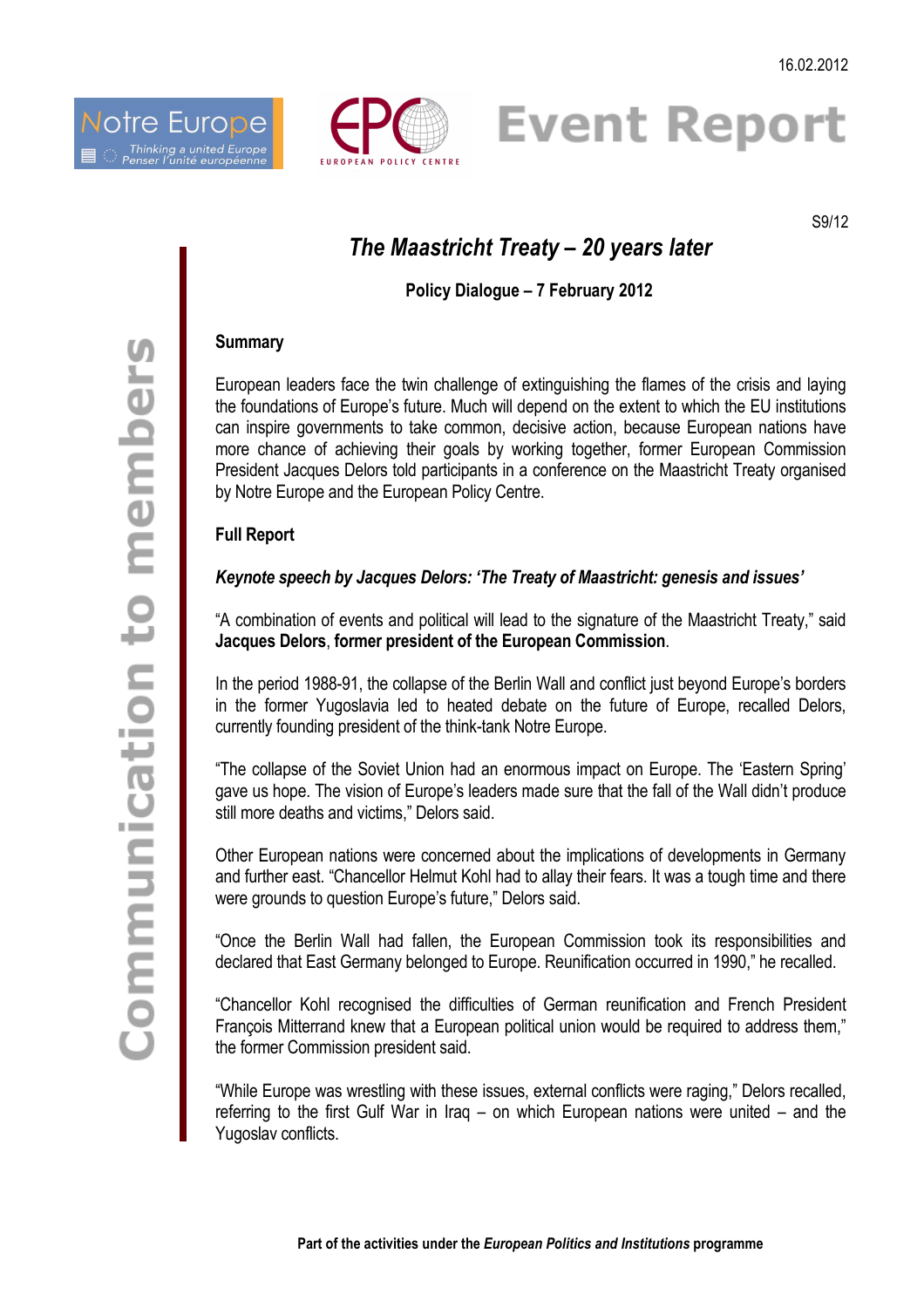

"Europe was powerless. I went to Belgrade and saw that a split was unavoidable. Germany, the UK, France and the Netherlands couldn't agree on recognising Croatia. We were experiencing a major crisis," Delors said.

"Eventually, France and Germany decided to put aside their differences and embark on the road to Maastricht," he said.

Despite differences of opinion between governments at that time, "there was trust and willingness to move ahead" with European integration, Delors recalled.

"12 million jobs were created in Europe between 1985 and 1991. French ministers were talking about Economic and Monetary Union long before it became a reality – the climate was promising," he said.

"Debate was dynamic and many letters were exchanged between France and Germany, just like today. But not all these exchanges were accepted by the UK – just like today!" Delors added.

UK Prime Minister Margaret Thatcher declared that 'Europe wasn't created by a treaty'. Britain was opposed to the concept of a European defence policy and was against the idea of a new treaty, the former Commission president recalled.

The UK and Denmark tried to secure a "general exception clause" from Maastricht, without success. Instead they were only granted opt-outs, Delors explained.

"The UK under John Major reminds me of the UK under David Cameron today," he said.

As for the issue of a common European defence policy, "many member states said that a common European defence existed already – NATO. The UK and the Netherlands were strongly against the idea," Delors said, explaining that the UK in particular would have preferred to strengthen NATO.

"I understood then that getting a common defence policy would be extremely difficult," he said.

The treaty had already been drafted when the Netherlands came out with a new one. No-one wanted Britain to be left out, so a huge effort was made to find a compromise acceptable to all, Delors recalled.

The Maastricht Treaty was like a tree with different branches, dealing with foreign policy, economic policy, and justice and home affairs – including internal security, he explained.

"Many countries thought I was extremely annoying! The battle for a new treaty seemed lost. Denmark rejected it in a referendum. The UK wanted more subsidiarity, so we spent months working on that." Delors said.

The idea of Maastricht was to move towards Economic and Monetary Union in three stages. The first stage was free movement of capital. The second was the creation of a European monetary institute, and the third was the introduction of a common currency, the former Commission president explained.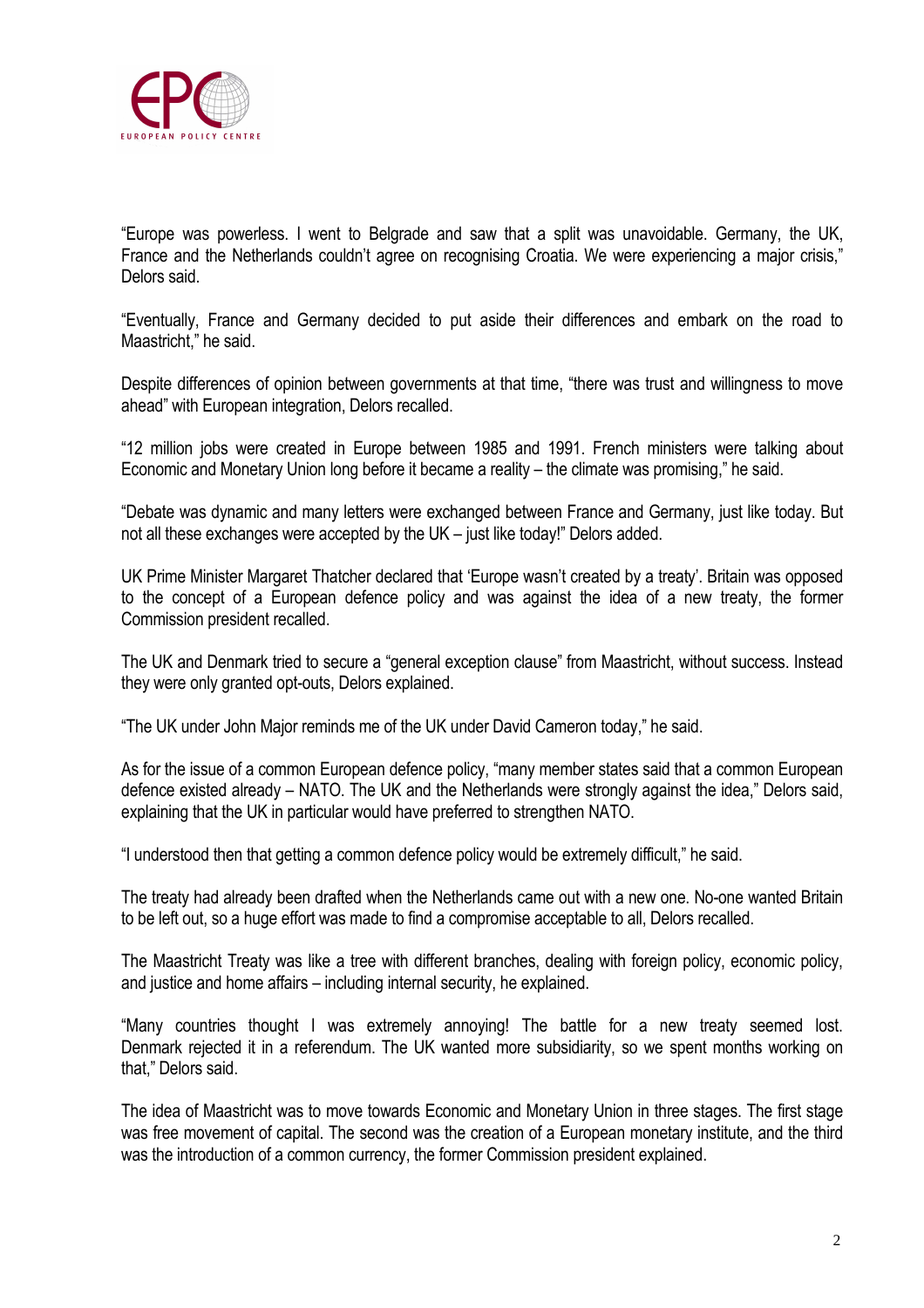

"My report suggested that economic criteria, such as youth unemployment figures, should be more important than monetary criteria, like interest rates and participation in the European Monetary System," Delors recalled.

"But Spain, Portugal and other countries refused," he said.

"The UK got all mentions of 'federal' deleted from the treaty. But there were still major new steps forward, like the increased role of the European Parliament, for example. It's a shame that the media don't talk about that more: parliamentary democracy is a European tradition," he said.

Commenting on the Maastricht Treaty's stated aim of one day creating a common European defence policy, Delors admitted that he had "never really believed in that part of the treaty".

"Simply agreeing to cooperate on certain issues would have avoided a lot of disappointment," he reflected.

Maastricht also introduced a social dimension to the European Union's activities.

"Social rights like employment law, for example health and safety at work, were included. European citizenship and the Social Protocol were all important. But perhaps they weren't enough," Delors said.

"Not everything about the Maastricht Treaty was a success. The participants were very tired. Some compromises weren't good enough, so the UK opted out of two parts: Economic and Monetary Union and the Social Protocol," he said.

He cited the right of all European citizens to vote in municipal elections in their place of residence regardless of their nationality and the birth of the euro among the Maastricht Treaty's greatest achievements.

"Joint decision-making has been a success and awareness of Europe was raised. But the social dimension has not been mentioned enough and the focus has always been on the intergovernmental dimension," Delors said.

"Together we have a better chance of achieving our goals in this world. That's why we should celebrate the Community method and not despise the European Commission. Whatever has happened to the Community method, never mind federalism?!" he wondered.

"Our governments must put out the flames of the crisis and lay the foundations of the future. Neither task can be ignored," Delors said.

Much will depend on the extent to which the EU institutions can inspire governments to take common, decisive action. "Institutional pressure can help to push member states into line. But if governments fail to realise that it's in their own interests to act together, then any institutional efforts will come to nothing." he warned.

"Europe doesn't yet have the answers to all these questions. But maybe future generations can find them," Delors concluded.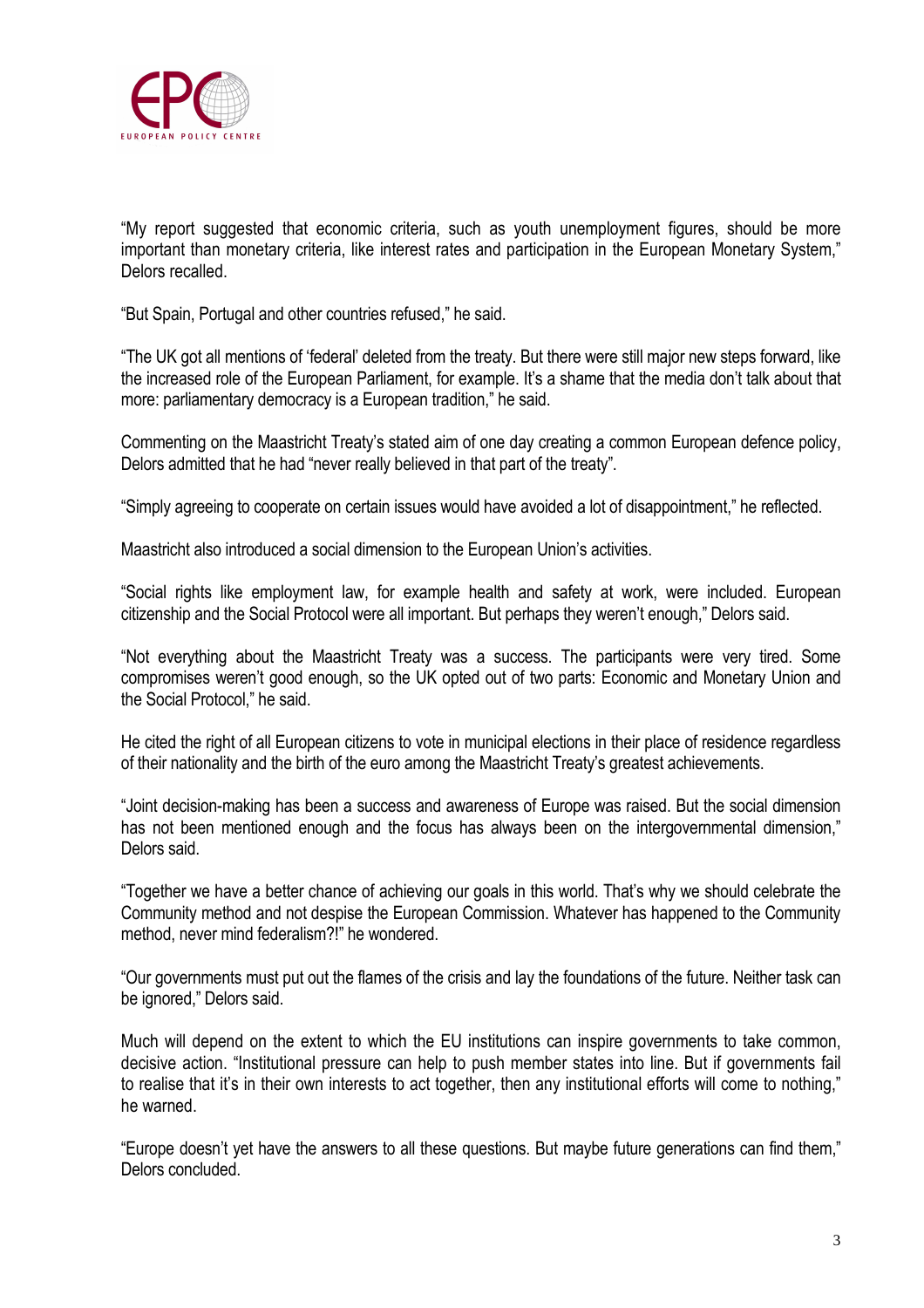

### **Panel debate: '***The three pillars: legacy and challenges'*

"In my day, we tried to forge agreements based on content: not like the Lisbon Treaty, which focused on institutions, for example the European External Action Service," said **Joachim Bitterlich**, **former adviser to German Chancellor Helmut Kohl** and to former Vice-Chancellor and Foreign Minister Hans-Dietrich Genscher.

Bitterlich focused on progress made to date on the common foreign policy element of Maastricht.

"There are very few success stories, except for perhaps Yugoslavia. There are still no common EU policies towards China, Russia or Iran. So I'm sceptical about EU foreign policy," Bitterlich said.

"Today provides a window of opportunity, but we're still muddling through. It's much easier to create new institutions than it is to agree on content," he said.

"The Council needs to agree on a roadmap towards a common EU foreign policy. But is it really interested in doing so? We're in the middle of a completely different crisis. Why on earth would the Council focus on foreign policy instead?" he asked.

"In my day, we discussed foreign policy between our foreign ministries, but nowadays it's more unilateral," he claimed.

"Maastricht's monetary leg was very strong, but its economic leg was very weak," said European Policy Centre President **Philippe Maystadt**, a **former president of the European Investment Bank** (EIB).

"We spoke of European economic governance, but it became a swear word. Germany saw it as an attempt to limit the independence of the European Central Bank, but that wasn't our intention," Maystadt said.

"So we didn't get genuine economic governance. We got the excessive deficit procedure and the Stability and Growth Pact. But this ersatz economic governance proved insufficient," he said.

The former EIB president outlined five major weaknesses of the Maastricht system:

i) The Stability and Growth Pact was exclusively focused on budget discipline and ignored other aspects of economic policy.

"Delors knew that more was needed. Fiscal indicators for Ireland were good at the time. There was a quasi-religious belief among finance ministers that correcting budgetary imbalances would address others too," Maystadt said.

"People and businesses could borrow a lot from Irish banks, because interest rates were the same as in Frankfurt," he added.

"The 'six pack' has broadened the list of indicators, largely solving this problem," Maystadt said.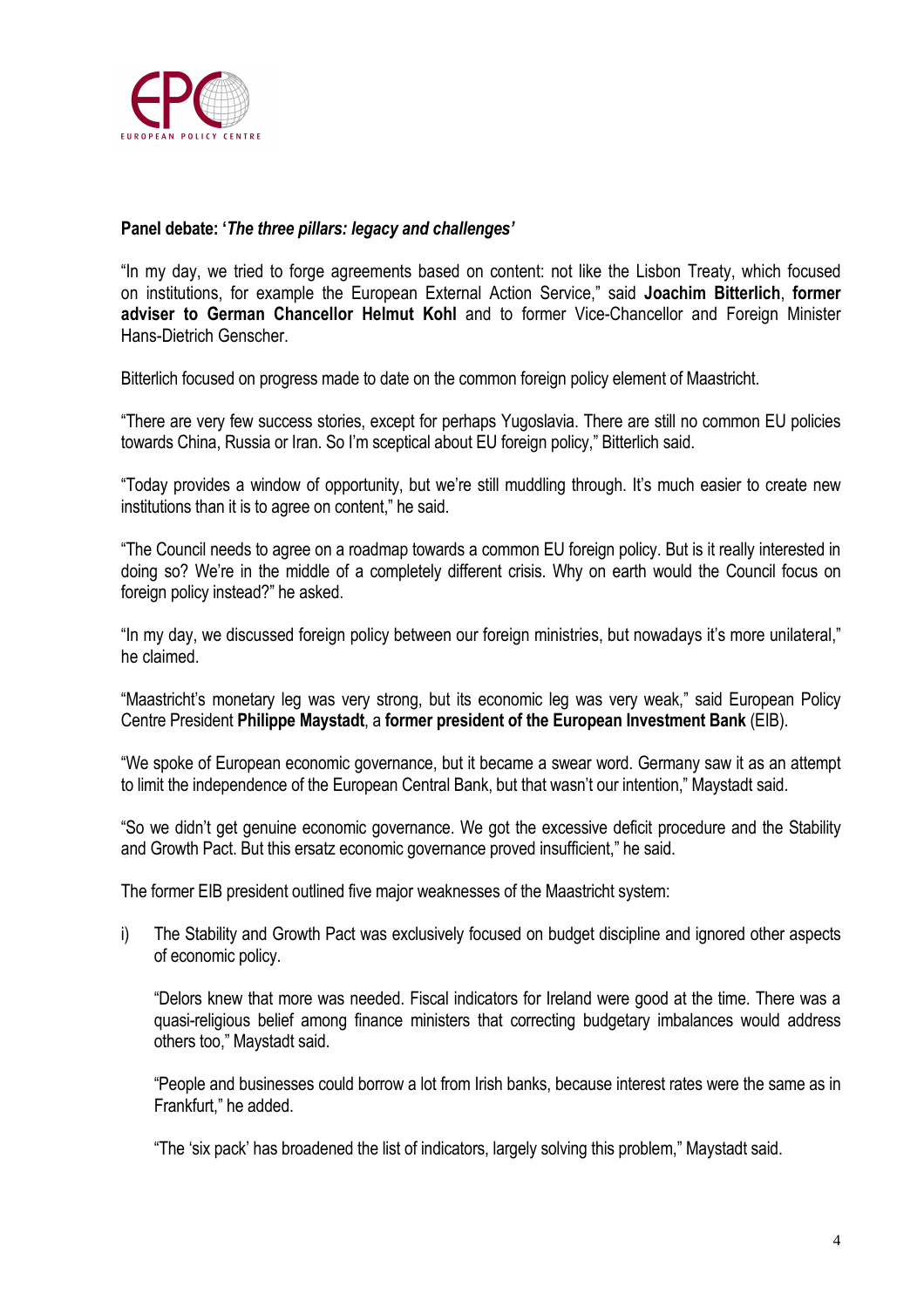

ii) The methodology chosen for budgetary discipline in the Stability and Growth Pact was flawed.

"History should have told us that increased VAT revenue during the real-estate boom was only temporary," he said.

"The golden rule is that you can only borrow to finance productive investment. We need to distinguish between that and current expenditure. The 'six pack' will attempt to do this, and the fiscal pact may end up going further," the former EIB president explained.

iii) The Stability and Growth Pact was too weak in governance terms.

"Negotiators were politically schizophrenic. They wanted to keep economic policies purely national, while at the same time having a common monetary policy. I predicted problems at the time," Maystadt said.

"The breakdown of the Stability and Growth Pact in 2003 was particularly pertinent. The message in the Council was 'don't worry about budgetary rules'. The 'six pack' is an improvement," he added.

"The new system of sanctions is more progressive and more credible. Knowing that it will be applied has already forced the Belgian government to act," he claimed.

iv) Maastricht didn't provide a mechanism to manage or resolve crises.

"There was no mechanism to rescue a country that is still solvent but has liquidity problems. We were devoid of instruments when the debt crisis exploded. The negotiations to set up today's European Financial Stability Facility (EFSF) were completely ad-hoc, by which time the liquidity crisis was fast becoming a solvency one," Maystadt said.

v) Free movement of capital encouraged banks to use their customers' savings to finance investment in poorer countries.

"This is a good thing, because it boosts social and economic cohesion. But it requires proper crossborder banking supervision. National banking supervision is clearly no longer adequate, and the European Banking Authority is still too weak," Maystadt said.

The 'six pack' legislation is "an important step in the right direction". "But I'm not sure whether the Fiscal Pact adds much more," he concluded.

"Maastricht was the founding moment of European cooperation in justice and home affairs. It put together key elements of the Single Market and gave coherence to the creation of an area of freedom, security and justice by making it an EU objective," said **Antonio Vitorino**, a **former EU commissioner for justice and home affairs,** and president of Notre Europe.

"Judicial cooperation is now a central part of the EU integration debate, and citizens identify it as a key area for further integration," said Vitorino, who chairs the board of Notre Europe.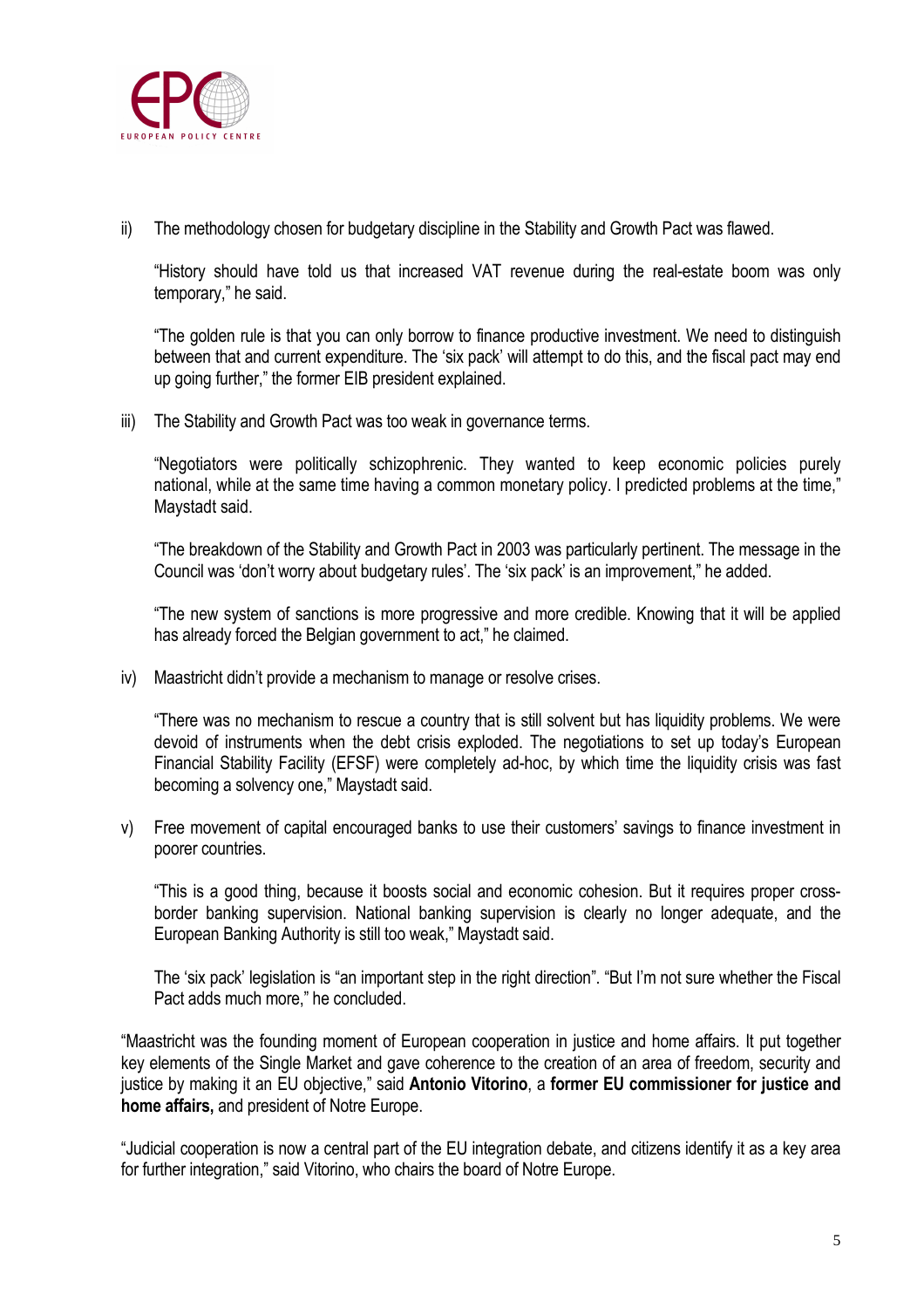

"Schengen is an important cementing stone of justice and home affairs cooperation. Current developments are a cause for major concern," he said.

Maastricht failed to give the European Commission the right to initiate EU legislation in this field: an oversight which has now been corrected by the Lisbon Treaty, the former commissioner said.

"Member states had created an intergovernmental pillar with a serious democratic gap – there were no powers for the Commission, the European Parliament or the European Court of Justice. Lisbon has addressed this," he said.

Vitorino spoke of a paradox in the EU migration debate.

"At treaty level, we've overcome the democratic deficit on migration and asylum. But at political level, current debate between member states is very worrying – there's a lack of mutual trust in the fields of freedom, security and justice," he said.

"Without political will, there's no hope for further cooperation in this area," he added.

"We attempt to re-establish internal border controls at the first sign of trouble. I hope member states can be more long-sighted," Vitorino concluded.

#### **Discussion**

Asked whether it was right for a single member state like the UK to prevent others from pursuing deeper integration and responding to comments that enhanced cooperation had never really got off the ground, **former European Commission President Jacques Delors** said "differentiation means respecting the basic concept of integration, without failing to respect the group as a whole".

"The UK moves in never-ending circles. It still talks about 'continental' Europe and its relationship with the USA. But the City and its financial services sector represent 12% of EU GDP, so the UK definitely has an interest in Europe," Delors said.

Asked whether the Maastricht Treaty could have established better economic governance structures, Delors said that focusing too heavily on monetary issues "was a mistake".

Asked why Europe hadn't seen much of the social dimension enshrined in the Maastricht Treaty, Delors said "when I developed the social dialogue, it was a positive time of almost full employment. That's no longer the case".

"The power of the trade unions has also declined. We have more non-believers these days," he added, suggesting that social dialogue was no longer the unquestioned European model.

Asked where he would start if he were tasked with drafting a new treaty for the EU today, Delors said that with Maastricht, he had started with the economic dimension, proposing a common European defence policy and a common European currency.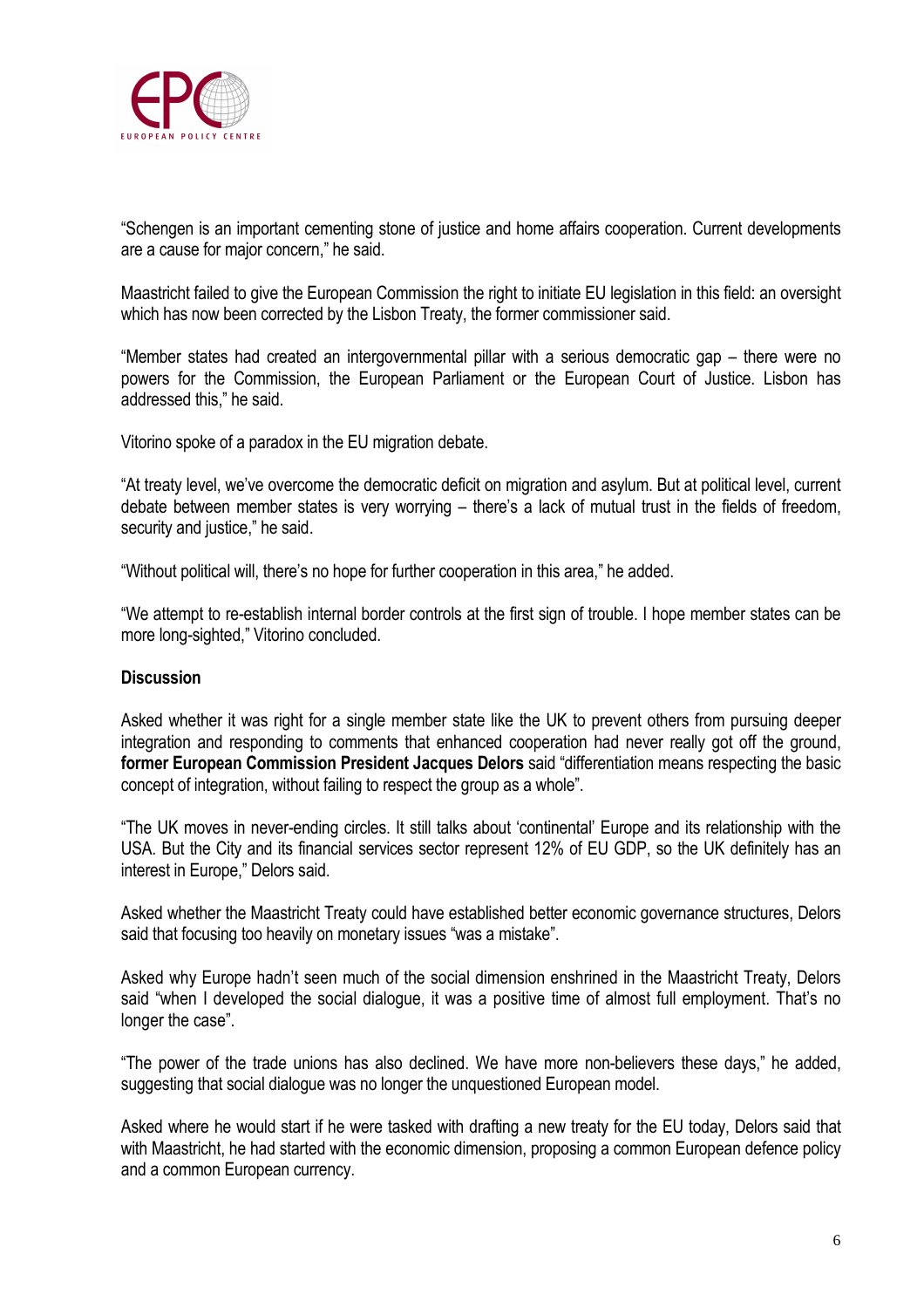

"These were interesting ideas because they created jobs, so I'd do the same today," he said.

"We need more qualified majority voting instead of unanimity. We need enhanced cooperation and differentiation to maintain the dynamic of integration. In that sense, nothing has changed since Maastricht," he added.

Asked whether troubled countries like Spain, Italy and Greece should have been left out of the euro at the beginning, Delors replied: "The spirit of the European Union is that everyone should participate in everything one day. The 17 mustn't forget the 27."

"Those countries joined the euro because they'd made the necessary preparations to be there. But not enough people in the Council were concerned about mounting debt, because economic performance and employment were good. There was an obsession with money," the former Commission president said.

Asked whether enlargement had created a positive dynamic for EU integration, Delors said "enlargement was good and happy. It's a difficult dynamic to manage, but the mood was – and is – happy. Yes, things have become more complicated, but Europe was never supposed to be only for a few countries".

Asked what the consequences of a Greek implosion would be for the EU, Delors said "I hope that all Greek parties can agree and allow the government to continue its work. I hope the troika will then adjust its stance accordingly".

Asked whether the free movement of people was reversible, **former EU Commissioner Antonio Vitorino** insisted that "free movement of people is not at risk" despite the Schengen controversy.

"Rolling back on this or other freedoms of the Single Market is unacceptable. There can be no cherry-picking. We need a coordinated immigration and asylum policy, because without it, the other elements of the Single Market are at risk," Vitorino said.

Asked whether Eurobonds could be part of the response to Europe's problems, **former European Investment Bank President Philippe Maystadt** said "I'm in favour of Eurobonds, because they offer the financial solidarity required of monetary union".

"But they're only acceptable if common rules are followed by every member. You can't expect Germany to agree to them if others don't show budgetary discipline," Maystadt said.

On the same topic, **Joachim Bitterlich**, former adviser to German Chancellor Helmut Kohl, said "talking about Eurobonds only increases Euroscepticism in Germany. Leadership is totally lacking in Europe".

Asked why a common EU foreign policy had taken so long to materialise, Bitterlich admitted that mistakes were made: not least by establishing Eurocorps, the EU military body, which many countries – including the Netherlands – saw as a thinly-guised Franco-German attempt to leave NATO.

"For me, that was the end of any chance of a common EU foreign policy," Bitterlich said, adding: "Let's get over the crisis, and then we need someone to launch the debate on a common EU foreign policy."